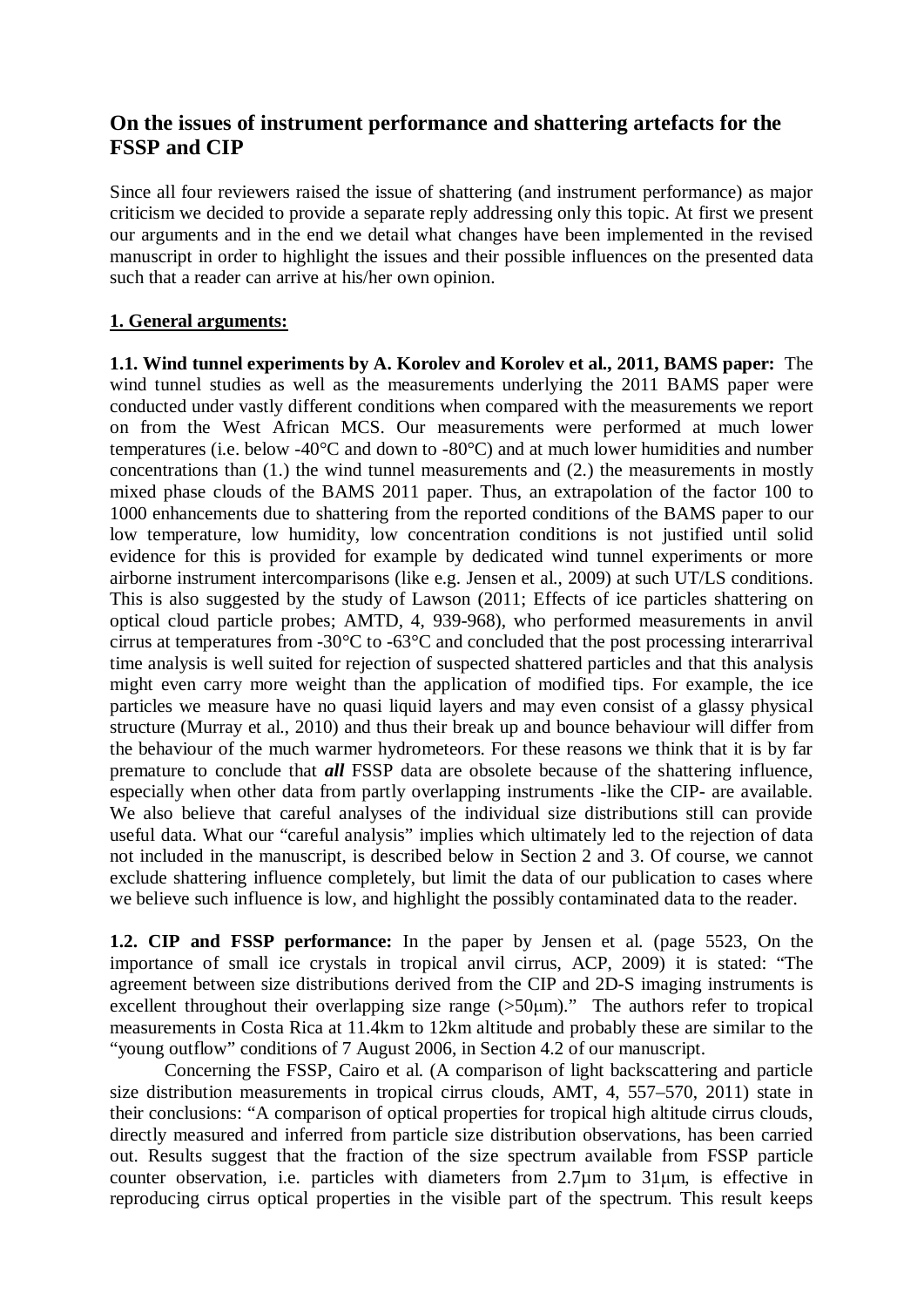validity for backscattering cross sections spanning over 5 orders of magnitude. Optical particle counters observations are thus a valid tool to assess the cloud particle density and to provide size distributions for modelling cloud microphysical processes and radiative effects in the visible region of the spectrum." To arrive at this result Cairo et al. used a careful selection of our SCOUT-O3 data from Darwin, Australia, our SCOUT-AMMA data from West Africa, and our TROCCINOX data from Brazil. They applied the MAS backscatter sonde on Geophysica to measure directly backscatter and depolarisation in the vicinity of the aircraft within the tropical high altitude cirrus clouds and compared this data with the backscatter ratios derived from the *in situ* measured particle size distributions from the FSSPs. The optical backscatter for the most part depends on the small particle concentrations reported by the FSSP and much less on the larger sizes from the CIP. If shattering had enhanced the corresponding small particle number densities by factors of 100 to 1000, then this intercomparison would have severely failed. Of course, this only holds for the used data sets and may not be "extrapolated" to cirrus in general.

**1.3. Gas phase derived IWC vs. CIP&FSSP:** In our manuscript we refer to the curve below as published in de Reus et al., ACP, 2009. Here, the IWC derived from Lyman- $\alpha$  hygrometer H2O measurements (on the ordinate total water minus gas phase water) are directly compared with the concurrently measured particle IWC (abscissa), as calculated by using the Baker and Lawson (2006) scheme:



Fig. 4. Comparison of the ice water content derived from the size distribution measurements to the IWC obtained from the hygrometer instruments. The thin solid lines represent a deviation from the 1:1 line (thick solid line) with a factor 2.2, which corresponds to the combined uncertainty of both methods. The data points are averages over at least 30 s and correspond to the ice cloud encounters on 29 November and the two flights of 30 November from Fig. 3.

Anonymous Reviewer #4 remarks that the underlying volumes mostly are influenced by the large particles, which is true for IWC larger than roughly  $0.001g/m<sup>3</sup>$ . For the smaller IWC the FSSP size range contributes more than 50% of the IWC. At least here one can assume that additionally detected particles from shattering would enhance the IWC artificially for the CIP&FSSP on the abscissa. However, in the graph the IWC from the particle instruments are even *too low* when compared with the gas phase instruments. The IWCs of the encountered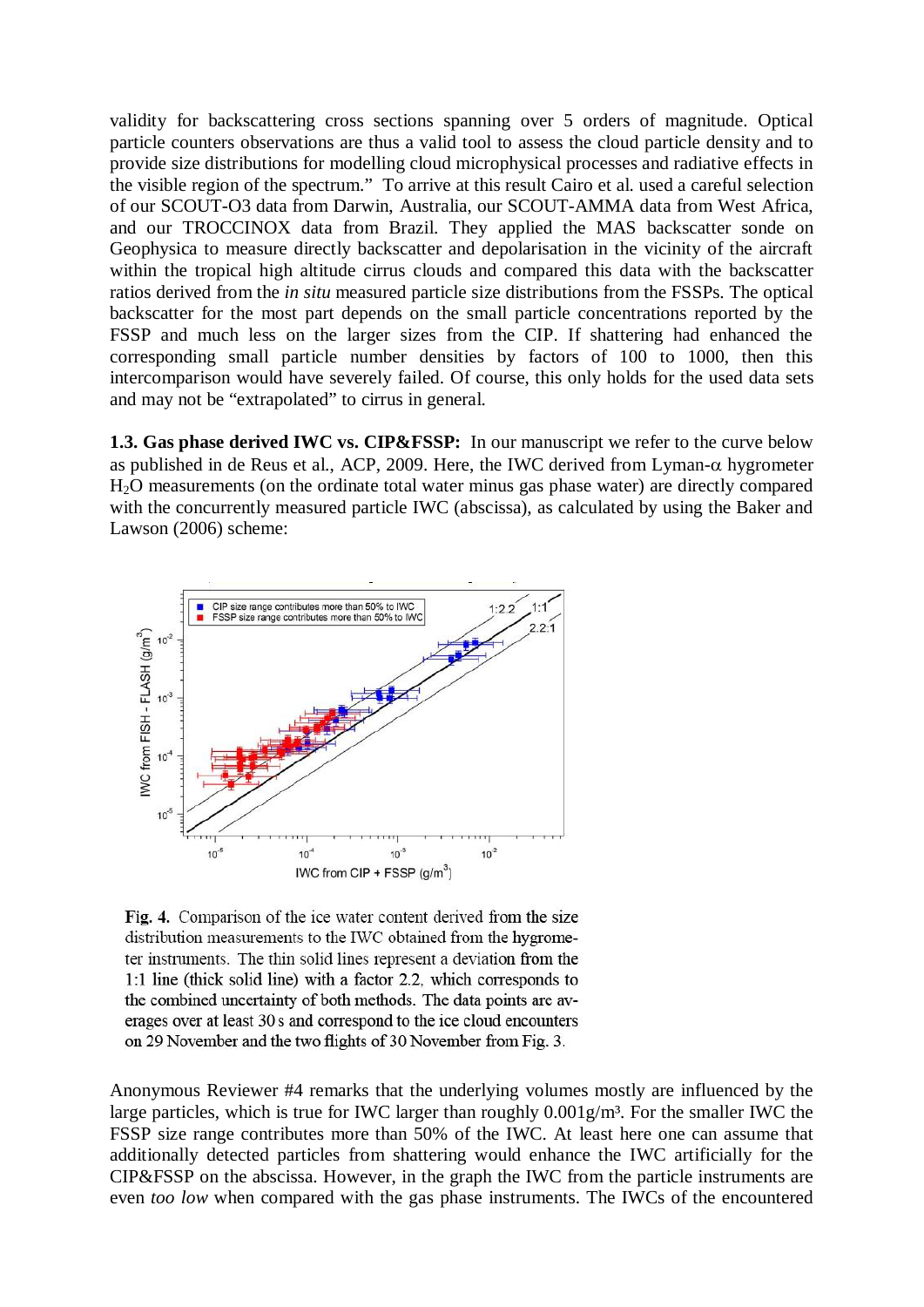outflow events as presented in our manuscript range from  $6.10^{-6}$ g/m<sup>3</sup> to  $6.10^{-2}$ g/m<sup>3</sup> with many values below  $0.001$ g/m<sup>3</sup>. For the data presented from the subvisual cirrus and uppermost UT cirrus the IWC were much lower than  $0.001g/m<sup>3</sup>$ . (Note for clarity: A similar plot unfortunately cannot be prepared for the AMMA flights, because the four involved instruments were not often enough operational concurrently at the same time and while inside the clouds.) At least for these cases it is unlikely that shattering influence of factors between 100 and 1000 would have gone by unnoticed.

**1.4. Comparison AMMA/SCOUT data with CEPEX:** In Figure 1 of the manuscript a summary of our SCOUT-O3 data from Darwin and the SCOUT-AMMA data from West Africa is presented together with the parameterisation which McFarquhar and Heymsfield extracted from their CEPEX measurements. In the lowest potential temperature bin of Figure 1 IWCs larger than  $0.001g/m<sup>3</sup>$  were found such that the argument from Section 1.3 is not applicable here. However, our measurements agree quite well with the CEPEX parameterisation *particularly* for the particle sizes below roughly 20µm. The major differences between CEPEX and SCOUT-AMMA occur at the very large sizes. During CEPEX the particles were measured with a VIPS and a 2-DC probe. The VIPS has an entirely different "inlet"-geometry and measurement principle w.r.t. the FSSP and shattering presumably- is not an issue. If shattering had introduced artefacts to our particle number concentrations here on the factor 100 to 1000 levels like indicated by the BAMS 2011 paper, then this intercomparison would have turned out very differently.



This point is better visible in the figure above from the PhD thesis of Wiebke Frey, 2011. Again the log-normal fits of our measurements compare well with the CEPEX parameterisation, *especially* for the small sizes in the lowest potential temperature bin. (For the higher potential temperatures our results lie well below the CEPEX data and/or particles were too small for significant shattering.) Here, the ordinate displays absolute concentrations and not normalised as in Figure 1 of the manuscript.

Based on these general arguments we believe that careful inspection and selection of the data does allow us to retain the CIP data and some of the FSSP measurements.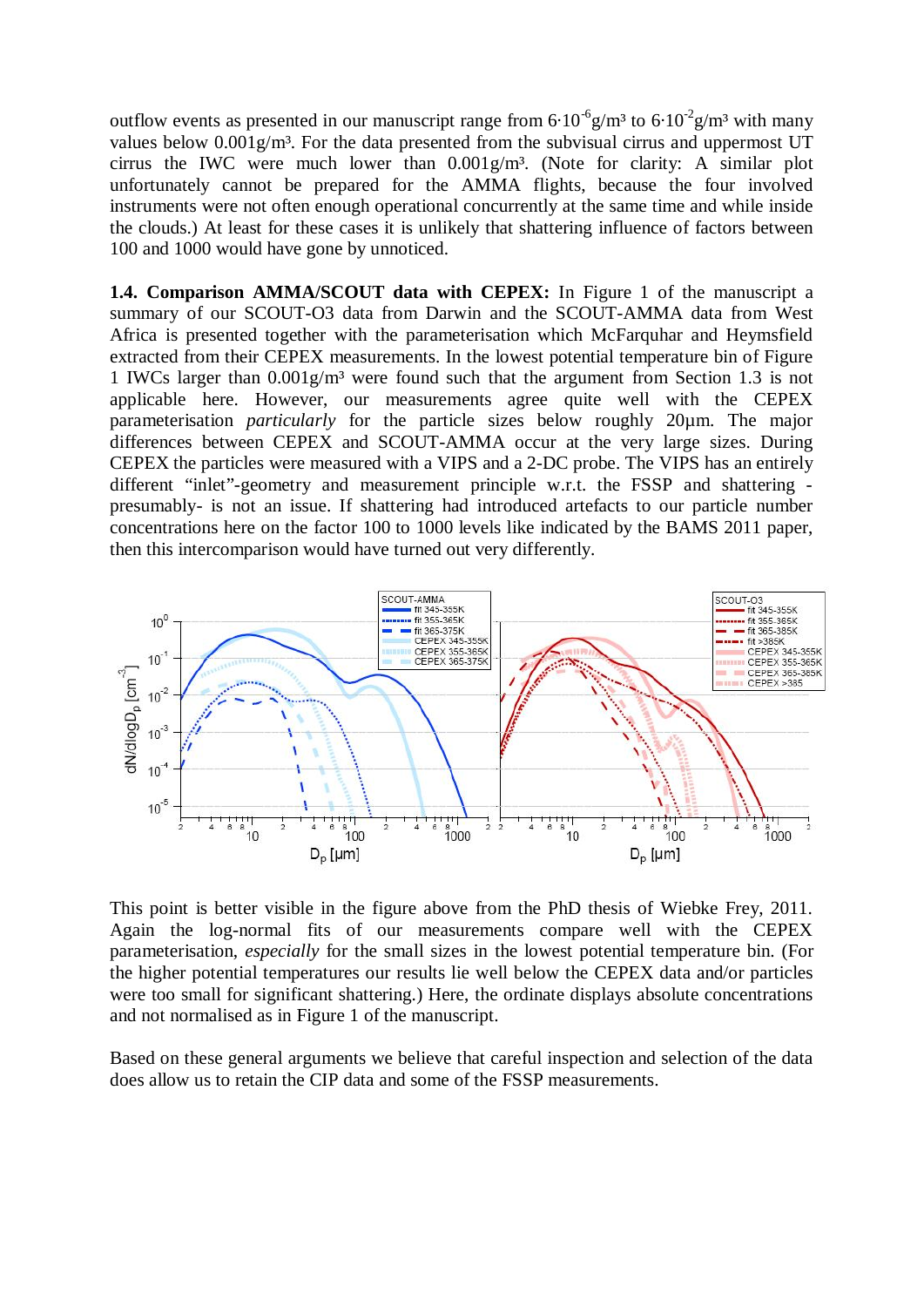## **2. Shattering artefacts for the CIP and small particle detection:**

**2.1. Small particle detection:** Reviewer #4 raises the point that there may be problems with the CIP for diameters less than 150µm. Our CIP has newer electronics with faster response times compared to the first CIP instruments and the 2DC probe. Baumgardner et al. (2001, The cloud, aerosol and precipitation spectrometer: a new instrument for cloud investigations. Atmos. Res., 59, 251-264) described this improvement and determined that there is no more dependency of the depth of field on the aircraft's velocity (which was described by Baumgardner and Korolev 1997, Airspeed corrections for optical array probe sample volumes. JAOT, 14, 1224-1229). Furthermore, Lawson (2011; Effects of ice particles shattering on optical cloud particle probes; AMTD, 4, 939-968) stated, based on recent measurements, that the CIP reliably measures droplets of 50µm at speeds below 150m/s. During our measurements the aircraft velocities were 135m/s (young outflow case), 140m/s (recent outflow case), and between 145m/s and 157m/s in the aged outflow. Thus, we assume that the CIP has reliably reported the particles over its entire detection range, keeping also in mind the statement from Jensen et al. (2009, see Section 1.2 above).

**2.2. Interarrival time criterion for shattering of the CIP:** We agree that, if the interarrival time threshold is set to too high values, a significant fraction of legitimate particles may be removed. If it is set to too low values, a significant part of shattered particles may not be removed. Therefore, the interarrival time threshold was determined specifically for each particular flight. In our analyses of the SCOUT-AMMA data the interarrival time rejection has always been applied to the whole data set of each flight including the subvisual cirrus cases. The shortest interarrival time encountered by the CIP measurements during the four SVC cases was 180µs which is much larger than the interarrival time thresholds of 2.6µs to 5µs which were adopted for the respective data sets. For this reason no particles were erroneously removed from the SVC cases and we can unfortunately not perform the test in the way suggested by reviewer Darrel Baumgardner. The shortest interarrival time encountered during the aged outflow events from 11 August was 1300µs and thus, no particles have been rejected during these events.

**2.3. Percentage of shattering for the CIP data:** The fraction of shattered particles is given as percentage of the total number of particles detected by the CIP. As reviewer Grant Allen states, this percentage does not give information about the particle sizes and correspondingly we provide here additional information. Over 85% of the shattered particles are found in the smallest three size bins (i.e. particles smaller 175µm). Shown below is the CIP size distribution of outflow event 1 (7 August 2006) from the manuscript, where 10% of the particles detected by the CIP were shattered fragments. The shattered fragment particles are displayed in red, while

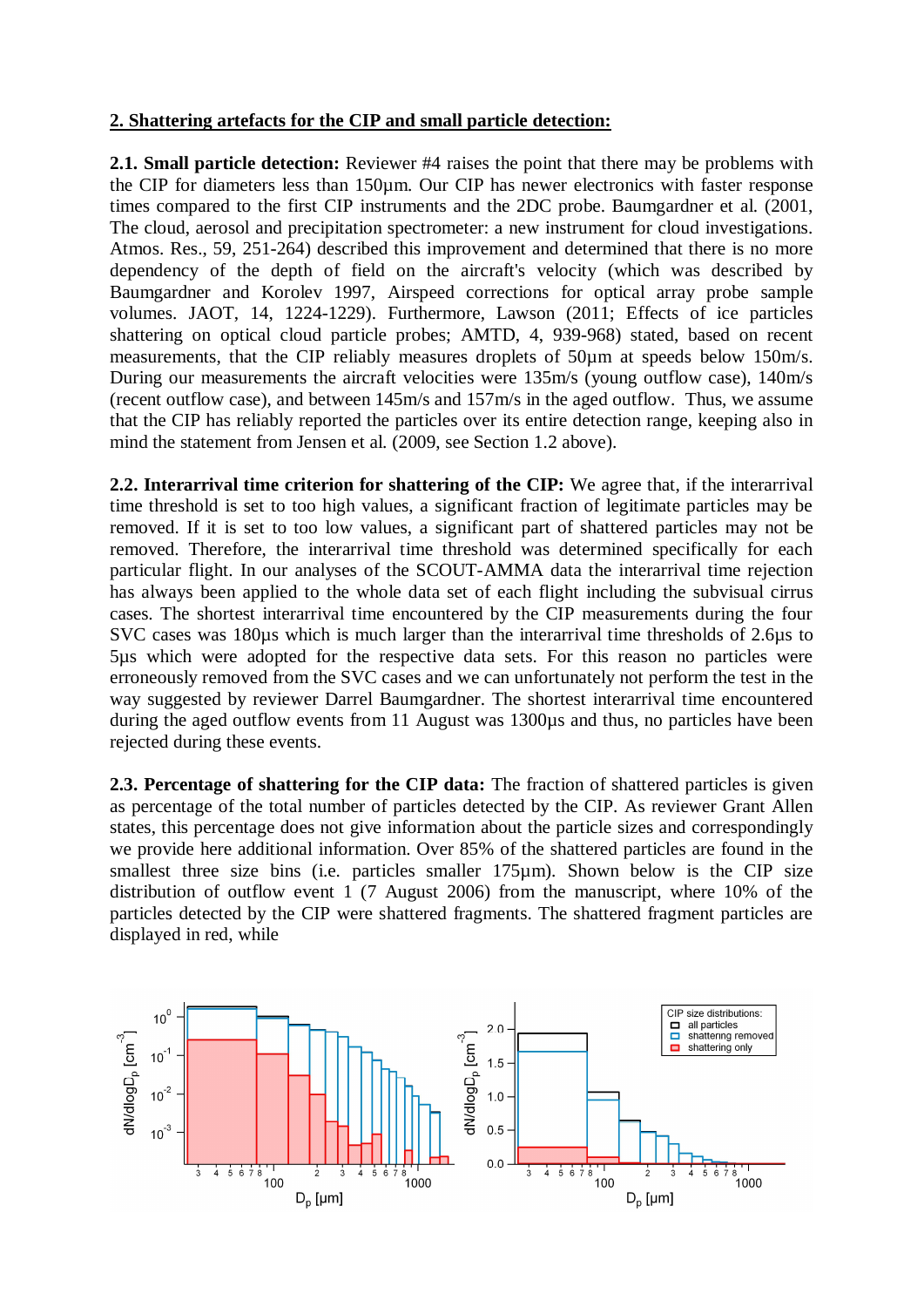the size distribution of all particles including the shattered particles is shown in black. The blue curve gives the resulting size distribution with removed shattering. The right panel provided the results with linear ordinate for better clarity and one can see that the removal of the shattered particles does not affect the size distribution significantly. For the most part the difference probably is within the limits of uncertainty due to counting statistics and the sample volume. However, if requested we can additionally provide the red curves for the corresponding figures in the paper.

#### **3. General treatment of FSSP data and relation to shattering artefacts:**

**3.1. Sizing of FSSP data into bins: Application of the T-matrix method:** In principle the size bins from the T-matrix model of the FSSP (models 300 and 100) scattering geometries after Borrmann et al., (2000; Application of the T-matrix method to the measurement of aspherical (ellipsoidal) particles with forward scattering optical particle counters, J. Aerosol Sci., 31, 789-799) can be used. However, the adopted T-matrix code does not converge anymore for particles with sizes above 16µm diameter.

The FSSP data we used in the manuscript extend from 2.7µm to 29.2µm. Based on the T-matrix method this range could be subdivided into 15 bins including three bins from 16µm to 29.2µm. It needs to be assumed that the T-matrix results can be extrapolated to these last 3 bins. In practice we subdivided the size range from 2.7µm to 29.2µm covered by the FSSP here *only into 7 bins*. This artificial reduction of the size resolution was done by carefully inspecting the corresponding scattering cross sections from the Mie- and the T-matrix curves and defining the bin limits "manually". The reason is, that in fact it *is* difficult to apply the FSSP for ice particles and that the T-matrix method only can serve to demonstrate –within narrow limits- that it is *not impossible* to measure inside cirrus. (This was the original intent of the Borrmann et al., 2000, paper.) To be conservative and reduce potential crosssensitivity, where particles are counted into bins they do not belong to, we decreased the size resolution from 15 to 7 bins. For the subvisual cirrus data the counting statistics mostly is not good, such that a further reduction of the size resolution to only 6 bins is justified even more. In summary, responding to the reviewers questions: Yes, we used the T-matrix scattering cross section curves but decreased the size resolution to one half of the theoretically possible number of bins.

**3.2. Combined FSSP and CIP size distributions:** As shown in the drawing below the size distributions from the FSSP are simply overlaid onto the CIP size distributions. The first CIP size bin actually extends down to sizes of  $25\mu$ m but is only displayed down to  $29.2\mu$ m which is the upper size limit of the FSSP size distribution. In the manuscript the presented size distributions consist of what is delineated by the green lines. No smoothing or running averages have been applied to the size distribution data and the unaltered measurement results are shown with error bars based on propagation of counting statistics and sample volume uncertainties. For us this constitutes the most transparent and honest approach of presenting the data. The size distributions from the FSSP are considered as contaminated by shattering in *all* bins, if the two highest bins (shown in red above) do not well overlap with the lowest CIP bin (shown in blue).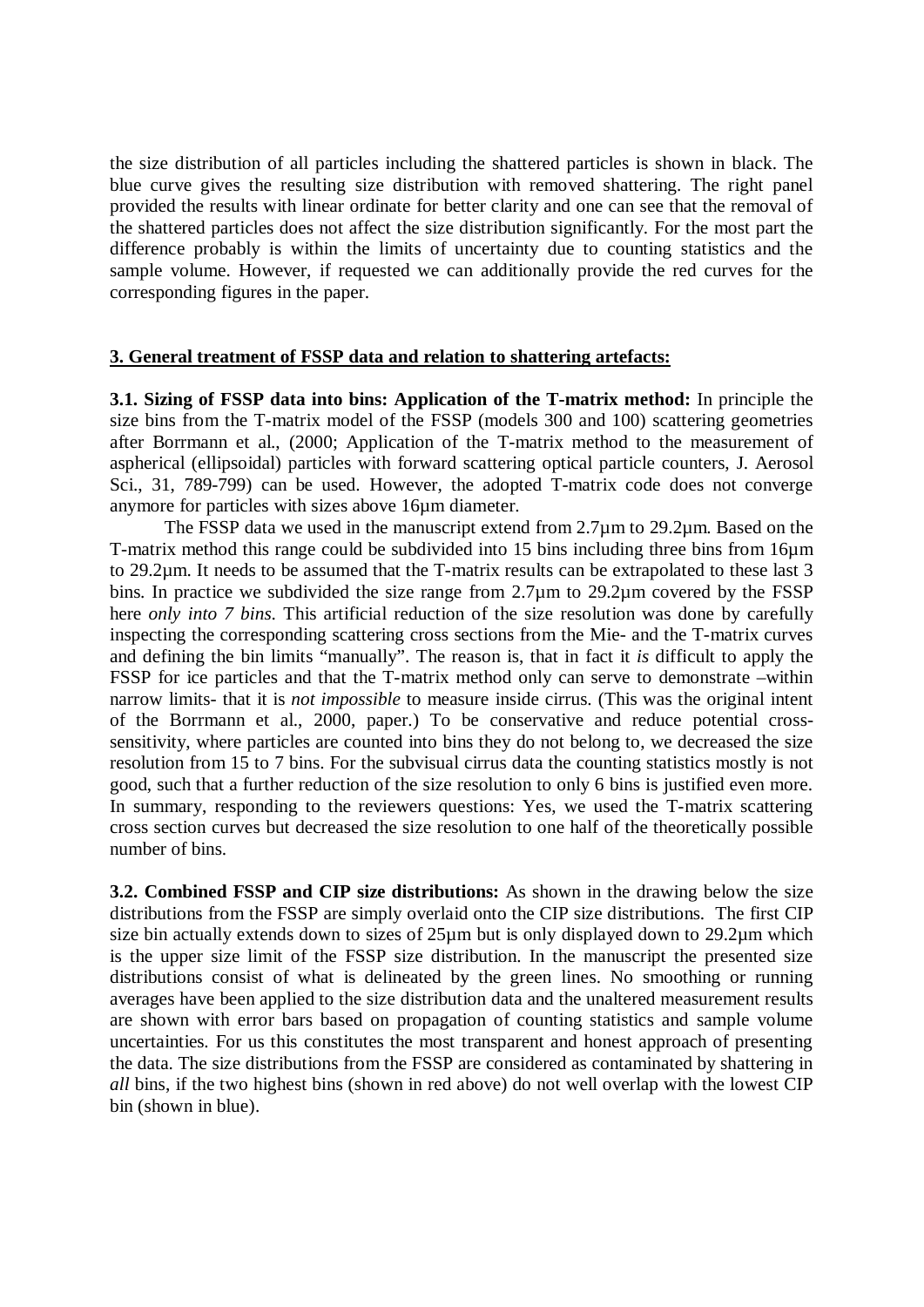

**3.3. Rejection of FSSP data based on poor overlap with CIP:** Such cases of poor overlap always exhibit much higher FSSP concentrations in the last two bins than the CIP in its first bin. We consider the CIP as reporting the correct concentrations (after application of the stateof-the-art corrections), because unlike for the FSSP we here have tools like interarrival time analyses available for identification of shattering events. If both instruments exhibit overlap within their error bars, we considered the FSSP data not to be significantly influenced by shattering.

In reply to the point made by referee Grant Allen it turned out that the volume of FSSP (and CIP) data that had to be rejected based on poor overlap is rather small. All relevant measurements for this study were obtained at potential temperatures above 345K and poor overlaps were mostly found below this level. Data from below roughly 10 km are not shown in the paper except for the time series of 16 August in Figure 13 and size distributions in Figure 14. From the measurements above 345K, only 3 size distributions needed to be discarded. Specifically, on the flight on 8 August one and on the flight on 11 August only two size distributions (accumulated from time periods of 10 and 20 seconds, respectively) were removed at potential temperatures between 345K and 346K. Thus, only the lowest potential temperature bin in Figure 1 (lowest panel) of the manuscript is affected from such rejection. Data obtained in the outflow regions on 7 August and 16 August and in the subvisual cirrus cases are not affected by data rejection due to poor overlap.

Furthermore, due to a problem in the data acquisition software (which was easily recognised a-posteriori) some data shortly before and during the MCS outflow crossing on 7 August was lost. This lost data should also have been measured at the lowest considered potential temperatures (345K - 350K). The measurements obtained in the outflow regions on 16 August and 11 August and in the subvisual cirrus cases are not affected by this problem.

 "Poor overlap conditions" seem to occur preferably when the Geophysica performs particular manoeuvres like narrow turns. It has to be borne in mind that good overlaps between aircraft borne aerosol instruments of such different nature are all but common occurrence. For example the agreement in the overlapping size ranges of the FCAS and FSSP-300 instruments deployed on the ER-2 in conditions, which are simple by comparison, namely within the stratospheric Pinatubo aerosol, was much worse (Wilson et al., In situ observations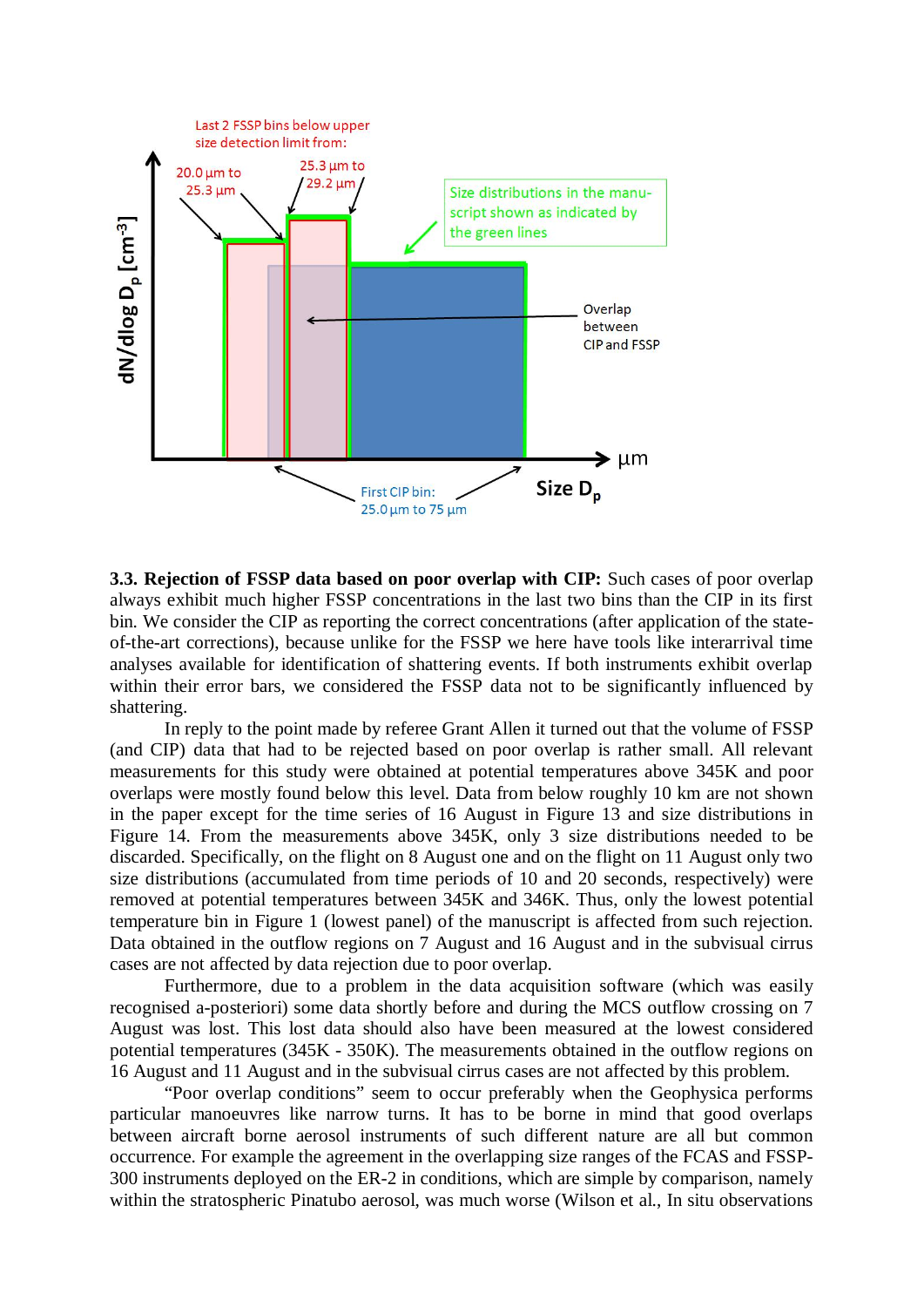of aerosol and chlorine monoxide after the 1991 eruption of Mount Pinatubo: Effect of reactions on sulphate aerosol, Science, 261, 1140-1143, 1993; Jonsson et al., Performance of the Focused Cavity Aerosol Spectrometer for measurements in the stratosphere of particlesize in the 0.06 - 2µm diameter range, JAOT, 12, 115-129, 1995).

**3.4. Correlation analysis following the Jensen et al., 2009, paper:** Reviewer #4 suggested to perform similar analyses as in Jensen et al. (2009, On the importance of small ice crystals in tropical anvil cirrus, Atmos. Chem. Phys., 9, 5519–5537) using correlations between large particle IWC and small particle number concentrations in order to identify measurements potentially affected by shattering. We conducted such analyses and report the results in this section.

 The figure below shows the concentration of FSSP particles vs. IWC from the CIP particles above 125µm for the flights from 11 and 16 August. The data from 11 August are from inside and the vicinity of aged outflow events, and show no correlation. This follows the expectation of Jensen et al (2009) for *aged* clouds in case shattering is not significant. By contrast, Jensen et al. (2009) do expect a correlation for *young* ice clouds based on microphysical arguments. Furthermore, they anticipate such a correlation in case shattering introduces significant amounts of artefacts. Indeed, the measurements from 16 August in young clouds and recent outflow also exhibit such a correlation. We see more shattering for the cloud measurements below 10km from the CIP data, and the red data points (plus line) indicate a stronger slope of the correlation compared to the recent outflow case in blue data points and line (Note the log scales and the absolute difference in the coefficients for the slopes). The young cloud data of 7 August show a similar figure as those from the 16 August but exhibit a somewhat worse correlation.



Thus, our analysis confirms the expectations of Jensen et al. (2009).

 In order to quantify possible shattering Jensen et al. (2009) suggested a further step for analysis. They applied 5 different filter criteria to their CAS data to find enhanced, spurious concentrations due to shattering.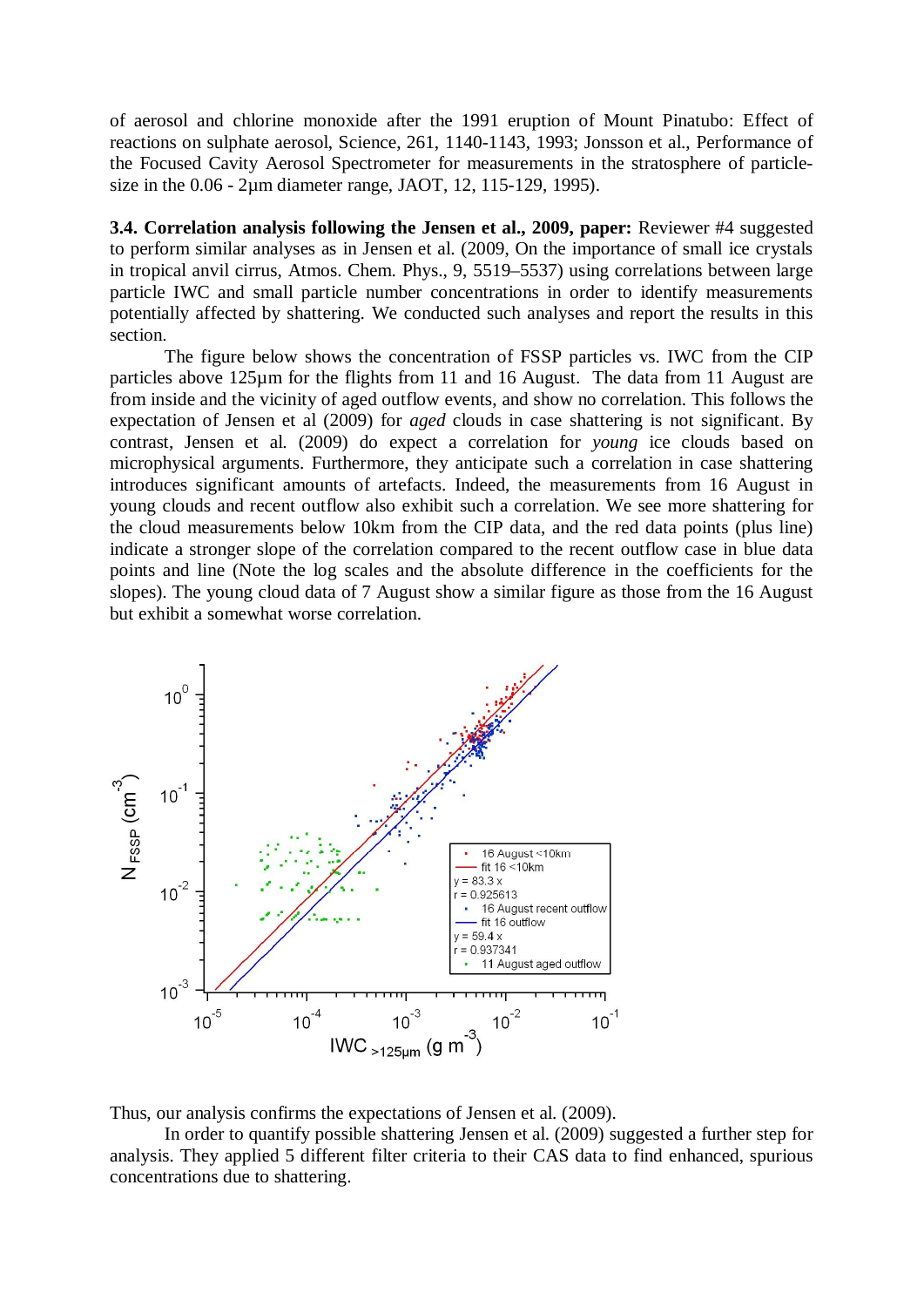

As can be seen from the figure above there are only very few measurements left in our data after this filtering is applied. For 7 August, only, enough data points (light blue) remain after the filtering to perform a correlation analysis. However, only a poor correlation results with a Pearson coefficient of 0.05, which indicates that the few spurious particles do not depend on IWC, i.e. "plus-minus" the presence of the largest particles. Thus, shattering seems to have not impacted our measurements to a significant amount.

 In summary our data confirm the assumption of Jensen et al., 2009, according to which (1.) in young outflow scenarios a correlation between the IWC from particles with sizes above 125 µm and the number densities of small particles is present, (2.) no correlation in SVC and aged outflows can be found, and (3.) not as much "alarming" data points survive the filtering as was the case for the CAS.

#### **4. Summary of the effects of shattering in the data of the manuscript:**

We summarise here which figures of the manuscript possibly are affected by shattering artefacts and what has been changed in order to highlight potential problems to the reader.

**Figure 1:** The lowest two panels for the potential temperature bins from 345K to 355K may be influenced by shattering. However, we consider this as insignificant based on the arguments from Section 1.2, 1.4, 3.2, and 3.3. We would like to leave the figure as it is, except for subdividing it in two more potential temperature bins as suggested by Reviewer Grant Allen. We could add a bar into the panel extending parallel to the abscissa from  $2.7 \mu m$ to 25 µm with the text string "Potential shattering effects not excluded". The panels for the higher potential temperature bins are not affected because there the CIP did not detect particles which are large enough to cause significant shattering, or simply, the CIP did not detect any shattering according to the interarrival time method.

**Figure 5** The size distributions "AOF1" and "AOF2" contained less than 10% shattered particles in the CIP size range (1.5% and 7.4%, respectively), furthermore, the overlap of FSSP-100 and CIP size range is excellent. "OF1" and "OF2" both contained 10% shattered